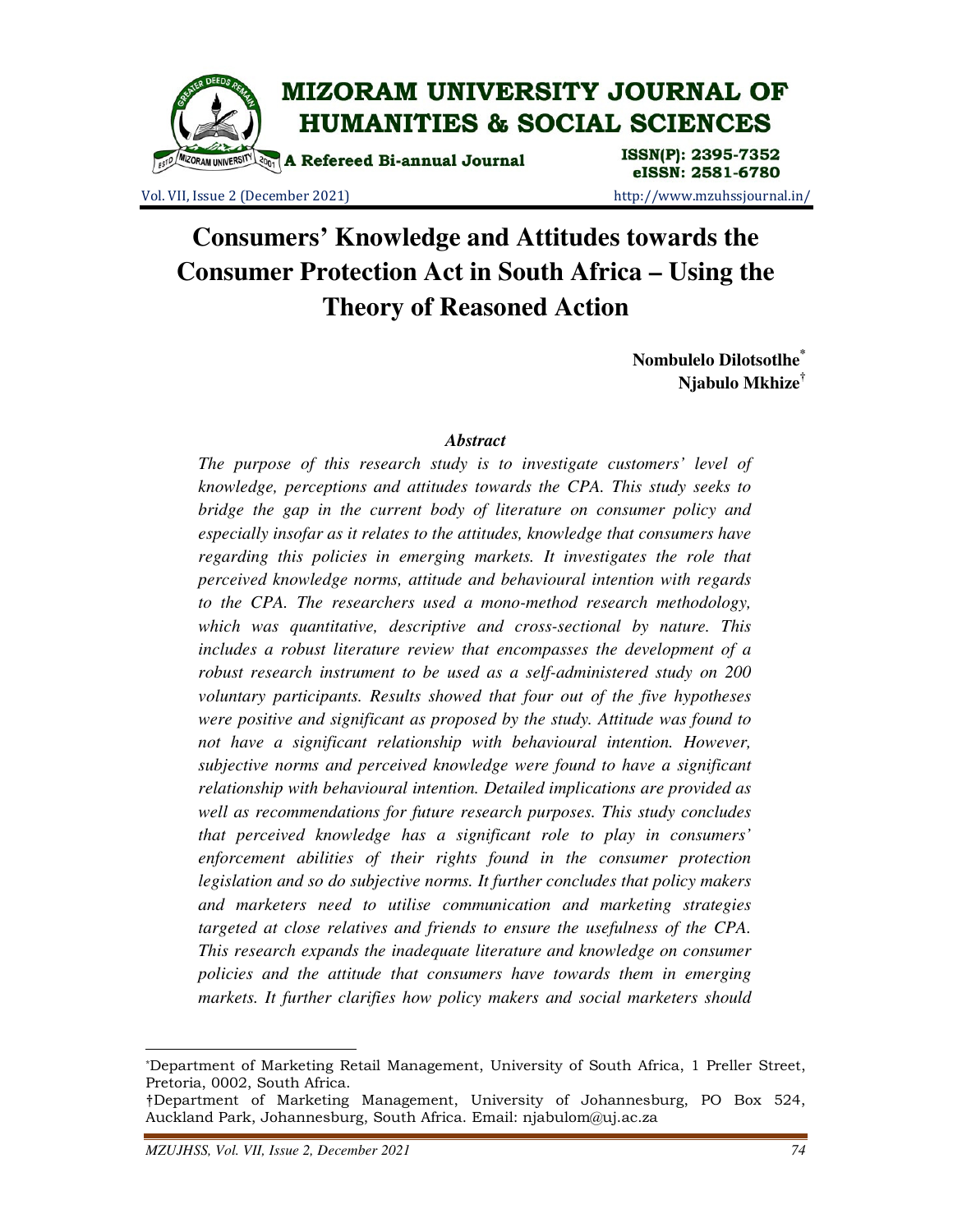*understand the consumers' attitude and knowledge gap towards the intricacies of the CPA as consumer policy.* 

*Keywords: Subjective Norms, Attitude, Consumer Protection Act, Intention.* 

#### **Introduction**

 The Consumer Protection Act 68 of 2008 (CPA) came into effect in South Africa on 1 April 2011. According to Jacobs, Stoop and van Niekerk (2010), a comprehensive framework was needed to provide policies, legislation and government authorities to regulate the interactions between consumers and suppliers in South Africa. The introduction of the CPA established an extensive framework for consumer protection and aims to protect consumers from unjust practices and dishonest conduct by retailers, to promote informed consumer choice and to advocate consensual dispute resolution (Donoghue, van Oordt & Strydom, 2015). The CPA was implemented to ensure that the South African consumer laws remain relevant by replacing the existing and outdated laws, to conform to international best practices and most importantly, to protect vulnerable consumers from unethical business practices (Van Schalkwyk, Akpojivi & Bevan-Dye, 2015).

 According to Bauling and Magtegall (2015), and Giaima (2016), the knowledge of the CPA within South Africa has been affected by a few factors. South Africa's turmoil apartheid era has left behind a legacy of high levels of illiteracy and poverty, and severely contributed to economic inequality. The underlying reality is that South Africa is a middle-income developing country (Ventre & Jansen van Rensburg, 2015, p. 30) and is still recovering from the social scars of the past. Mason (2014) states that the more developed a country is, the more aware members of its population will be in terms of their consumer rights. Stats SA (2018) note that 13,7% of South Africa's adult population exhibit high levels of illiteracy, and that, although education levels are steadily improving, this remains a primary issue. These high illiteracy levels, especially among the most vulnerable consumers form the basis for exploitation and abuse of consumer rights. The CPA was introduced to protect these consumers.

 Slabbert, Maister, Botes and Pepper (2011, p. 169) state that the CPA encompasses several fundamental consumer rights, namely the right to privacy, responsible and accountable marketing practices, equality in consumer markets, choice, reasonable disclosure and information, fair terms and conditions of trade, as well as fair value and safety. However, consumers can only impose their rights and responsibilities under the CPA effectively, if they are aware and knowledgeable about them. Therefore, it is important to assess consumers' knowledge and perceptions of the CPA.

 The remainder of the article is organised as follows: Section two, presents the problem statement and objectives of the study. Section three provides the literature review, including theoretical framework and hypotheses. Section four describes the research methodology adopted for this study, and the validity and reliability of the instruments used in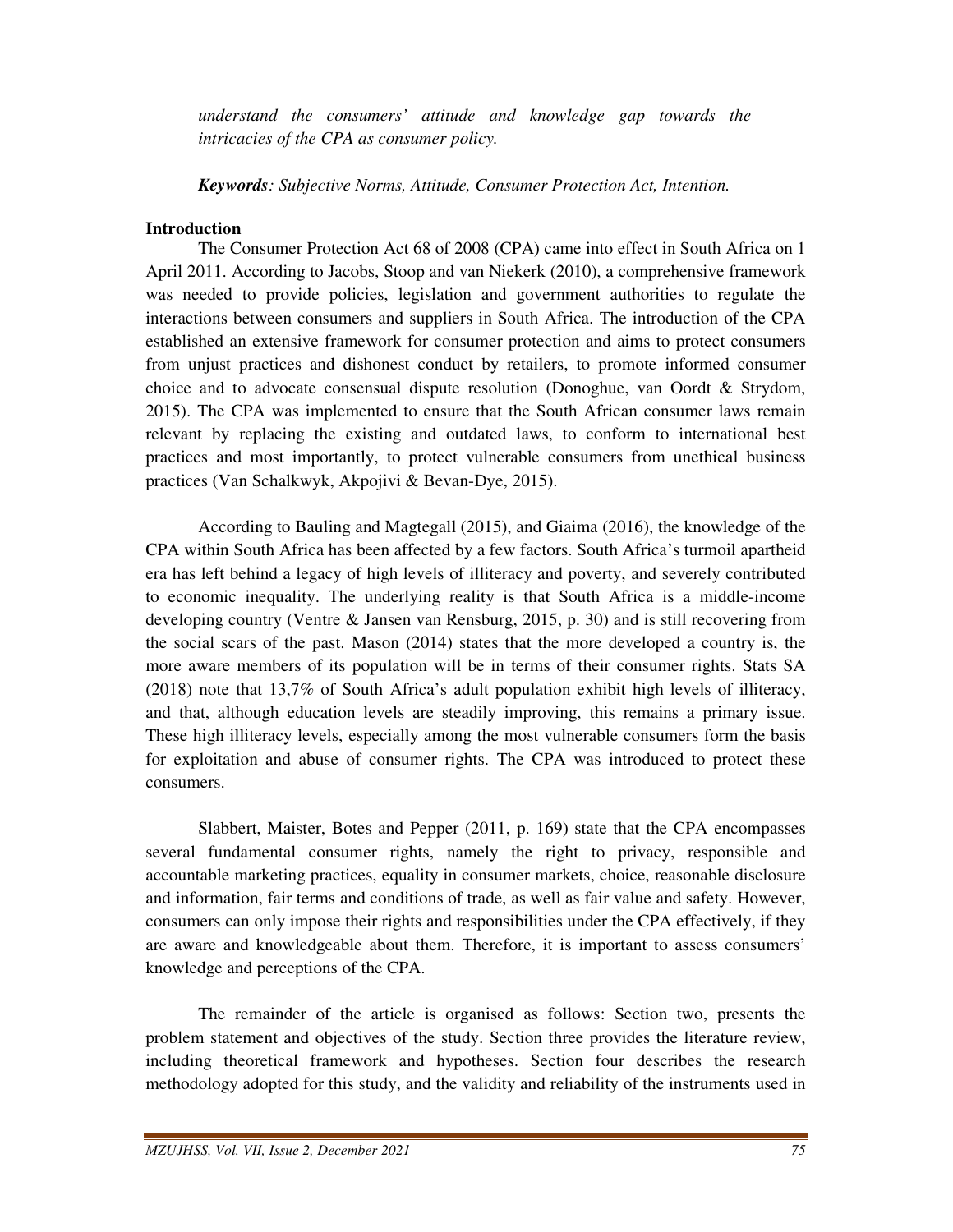this research. Sections five and six analyse and discuss the results. The final sections summarise the findings of this study and managerial implications.

## **Problem Statement**

 Prior studies on consumer knowledge regarding the CPA have shown that there is a lack of continual communication in increasing awareness regarding the benefits of the CPA and also the lack of enforcement by relative parties, such as the National Consumer Commission (Barnard, 2015; Donoghue, van Oordt & Strydom, 2015). This leaves many consumers in the dark in terms of being aware and knowledgeable about their consumer rights. Barnard (2015) further posits that nowhere is this more evident than with the elderly consumers and consumers with prominent levels of illiteracy. This lack of knowledge has left them vulnerable to acts of inequality, unfair treatment, dishonesty within the marketplace, and financial exploitation.

 Extensive knowledge of the CPA is mutually beneficial to both the consumer and the retailer (DTI, 2014). Little to no relevant research has been conducted on the level of knowledge South African consumers have regarding the CPA, nor on measuring their perceptions towards the effectiveness of the Act. However, some research has been conducted on the variation of this topic on consumer protection and consumer rights, both here and abroad. This research includes a parallel study on independent retailers' knowledge of the CPA (Van Schalkwyk et al., 2015); a study on consumer protection from the perspective of generation Y, in Romania (Corodenanu, 2015); a Latvian study on the structuring of consumer protection programmes (Diana & Cornelia, 2014); and a study conducted in India regarding consumer rights within hospitals and medical centres (Singh & Kumar, 2009).

 The previously mentioned studies have focused on the relevant aspects of consumer rights and consumer protection, but did not focus specifically on how the CPA is perceived by consumers, the extent of knowledge regarding the CPA and their overall attitudes towards the CPA. This opens up gaps within South African literature regarding this topic, and this study seeks on bridge these gaps.

## **Purpose Statement and Research Objectives**

 The purpose of this research study is to investigate customers' level of knowledge, perceptions and attitudes regarding the CPA. In order to address this research problem, the following objectives were identified:

- To determine the customers' knowledge, perceptions and attitudes regarding the CPA.
- To understand the consumers' subjective norm and behavioural intension regarding the CPA.

## **Literature Review**

## *The Benefits of the CPA*

 The CPA was introduced with consumers' rights at the centre of its concern. The Act governs the relationships between consumers and businesses (The Banking Association of South Africa, 2018). Prior to the implementation of the CPA, consumers had few channels to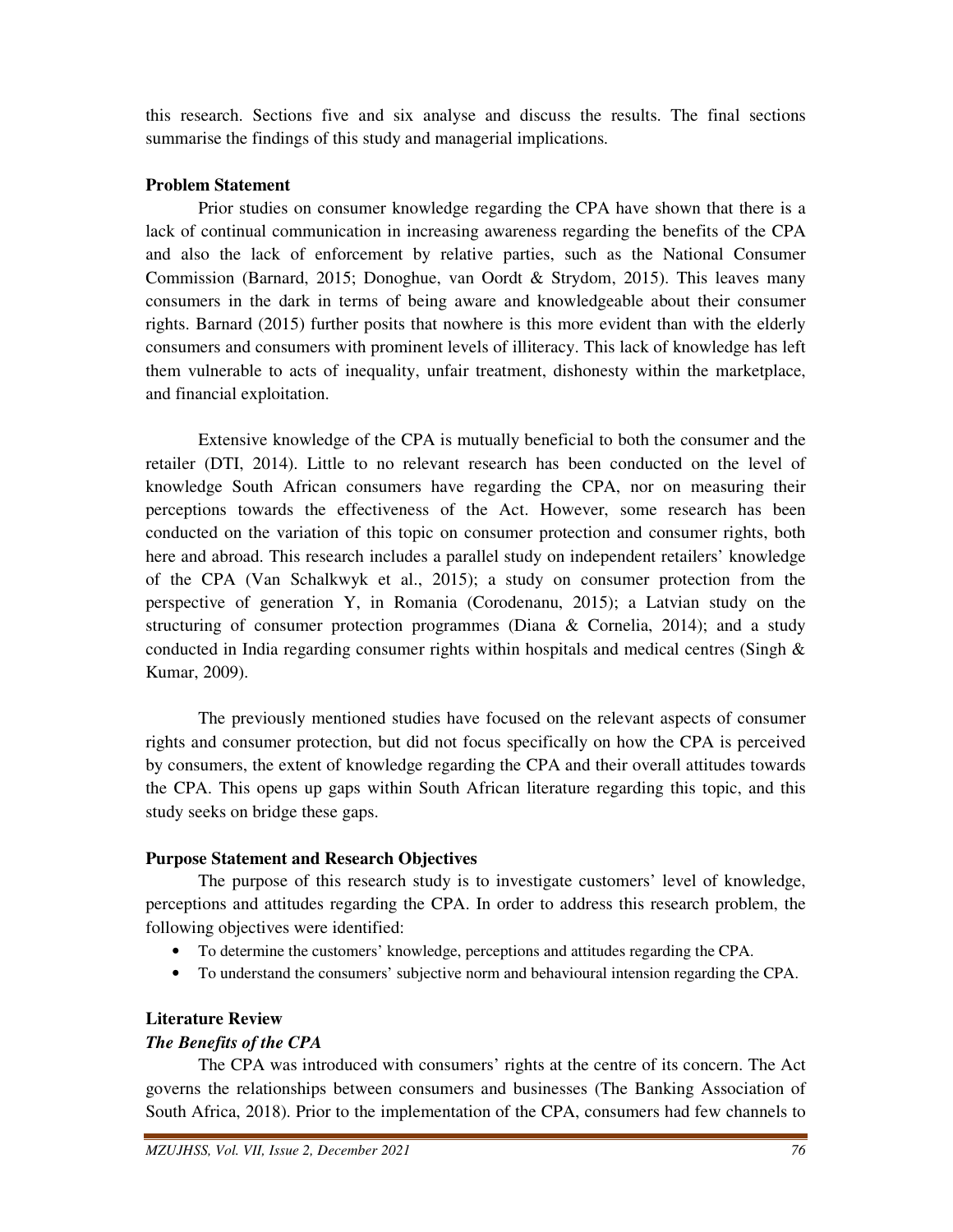express problems that affected them with regard to consumer transactions (Ross, Charles  $\&$ Annette, 2008, p. 27). The CPA provides consumers with several new rights, as well as broadening and expanding several existing rights, which enable consumers to identify the correct channels to pursue grievances (Jacobs, Stoop & van Niekerk, 2010, p. 2). The Act allows access to many rights for consumer protection. These rights ensure that consumers are not taken advantage of by businesses. Therefore, for the CPA to be effective, processes need to be in place to enforce these rights (van Oordt et. al., 2015:17). Government organisations, such as the National Consumer Commission (NCC), Department of Trade and Industry and the Office of the Ombudsman, each play a role in the enforcement of consumer rights (van Oordt et. al, 2015, p. 17). As stated previously, the CPA was introduced with the consumer in mind and Chapter 2 of the Act (CPA, 2008) details the nine core consumer rights, which are listed as follows:

- Right to equality in the consumer market and protection against discriminatory marketing practices
- Right to privacy and to restrict unwanted direct marketing
- Right to choose
- Right to disclosure of information
- Right to fair and responsible marketing
- Right to fair and honest dealing
- Right to fair, just and reasonable terms and conditions
- Right to fair value, good quality and safety
- Right to accountability from retailers

## *The Importance of Consumer Education*

 For the consumers to be armed with the information they require to enforce their rights, they first need to be educated about the CPA. Being educated allows consumers to make informed purchasing decisions and to understand their rights as consumers (Brookins, 2018). Educated consumers can put pressure on companies to remain truthful about their offerings, paying close attention to consumer needs and wants and ensuring that the pricing of products and services are fair (Chirwa, 2012, p. 47). When consumers are educated, the likelihood of them being aware of various marketing conditions is higher than if they were not educated (Gizaw & Nguyen, 2014). Therefore, educated consumers have the ability to make more informed purchase decisions with regard to different retail offerings (Dutta, 2018, p. 54).

 One of the aims of the CPA is to provide consumers with accessible, transparent and efficient redress (Woker, 2017, p. 1). Woker (2017, p. 1) states that several dispute forums have been introduced to assist consumers. According to Petzer and Mostert (2012, p. 3) complaint behaviours are often caused by service failures experienced by consumers. When consumers lodge a complaint to an organisation, the organisation is provided with an opportunity to rectify the issue (Petzer & Mostert, 2012, p. 3). The results of resolving consumers' complaints are often very powerful and have an effect on customer satisfaction as well as the retention of customers (Petzer & Mostert, 2012, p. 3). According to Hansen,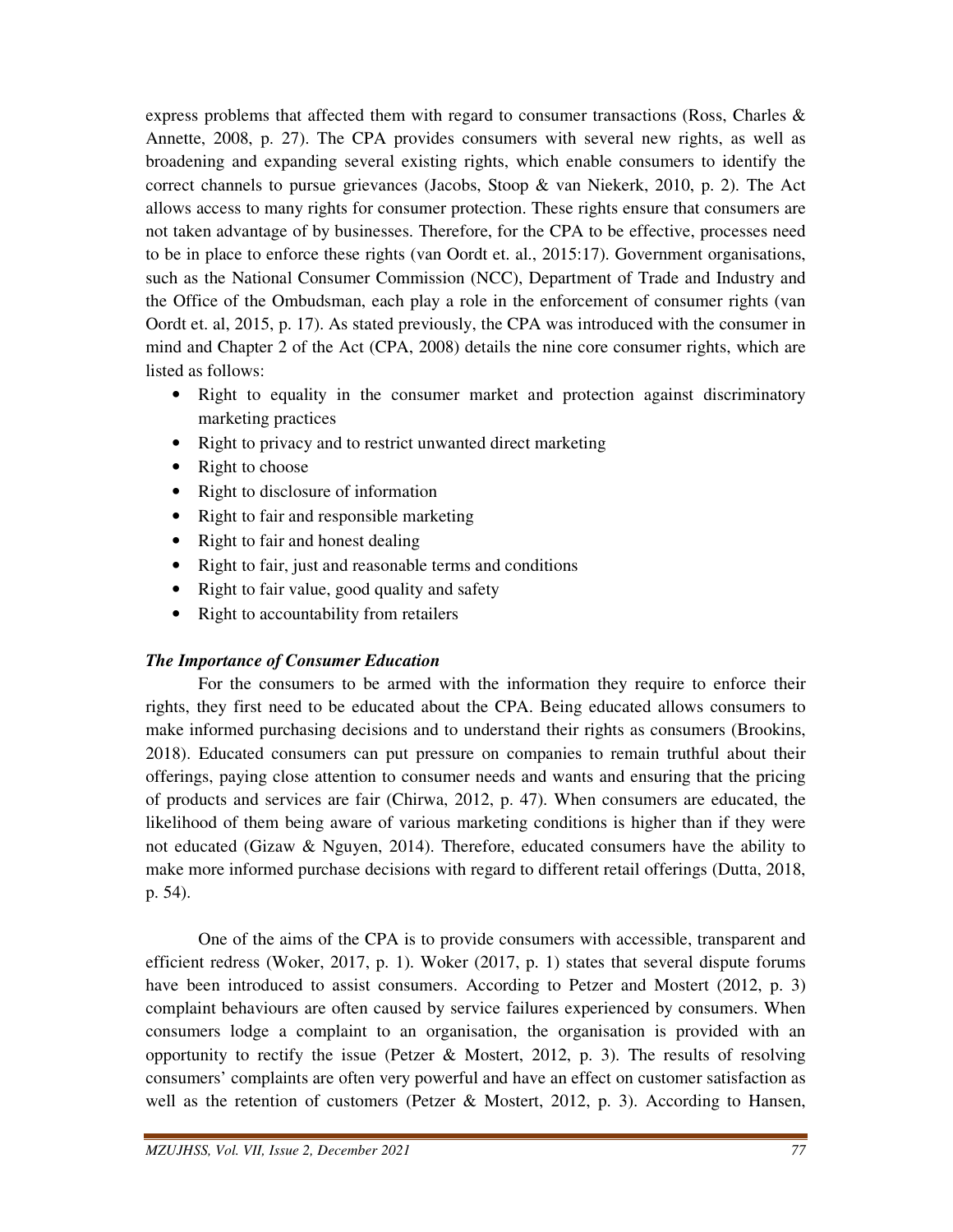Wilke and Zaichkowsky (2010, p. 17), most dissatisfied consumers never complain to the organisations. They rather complain to family and friends, which deprives these organisations of valuable feedback that could have been used to rectify failures and avoid a repeat thereof. Petzer and Mostert (2012, p. 3) suggest that consumers are more likely to lodge a complaint when redress becomes more certain. Petzer and Mostert (2012, p. 3) further state that consumers' perception of being able to successfully complain significantly influence their complaint intentions.

#### *Theoretical Framework and Research Hypotheses*

 The underlying theoretical model for this study is the theory of reasoned action (TRA) (Ajzen & Fishbein, 1980). The TRA is a psychosocial model that posits that a person's actual behaviour is a function of their inner self-intention towards the behaviour and what the people who are important to them think about performing the behaviour. Since its inception, the TRA has been used extensively to understand human behaviour in various disciplines (Ajzen, 1991; Sheppard, Hartwick & Warshaw, 1988; Ackerman & Palmer, 2014; Choi & Cho, 2015; Karnowski, Leonhard & Kumpel, 2017). Although almost four decades old, this theory still provides a robust explanation of consumer behaviour in a number of recent studies (Akermi, Hachana & Triki, 2017; Minton, Spielmann, Kahle & Kim, 2018). Due to its continuing robustness in explaining consumer behaviour, the present study uses the TRA as the theoretical basis to investigate consumers' perceived knowledge and attitudes regarding the CPA.

 Therefore, this study integrates perceived knowledge with the TRA to provide a more comprehensive understanding of the CPA and proposes a conceptual model (Figure 1) that posits perceived knowledge as direct antecedents of attitude and behaviour intention, subjective norm as a direct antecedent of perceived knowledge and behaviour intention as a consequence of attitudes and subjective norm.

 Figure 1 outlines the conceptual model of this study and hypothesised relationships, which are discussed in detail in the following section.

#### **Hypothesis Formulation**  *Perceived knowledge*

 Srinivas (2015, p. 14) suggests that consumers' awareness and attitude towards the CPA is based on the individual's educational level or knowledge of their rights as consumers. According to Fabrigar, Petty, Smith and Crites (2006, p. 556), attitude-relevant knowledge refers to the beliefs and experiences that come to the individual's mind when encountering the attitude object or subject. Therefore, educating consumers on the CPA will significantly increase consumer knowledge of their rights and the importance of the CPA as a policy to protect consumers against unfair practices (Srinivas, 2015, p. 14). Research has found that as knowledge of an attitude object or subject increases, the greater the influence attitudes will have on behaviour (Fabrigar et al., 2006, p. 556). Therefore, the following hypothesis will be tested: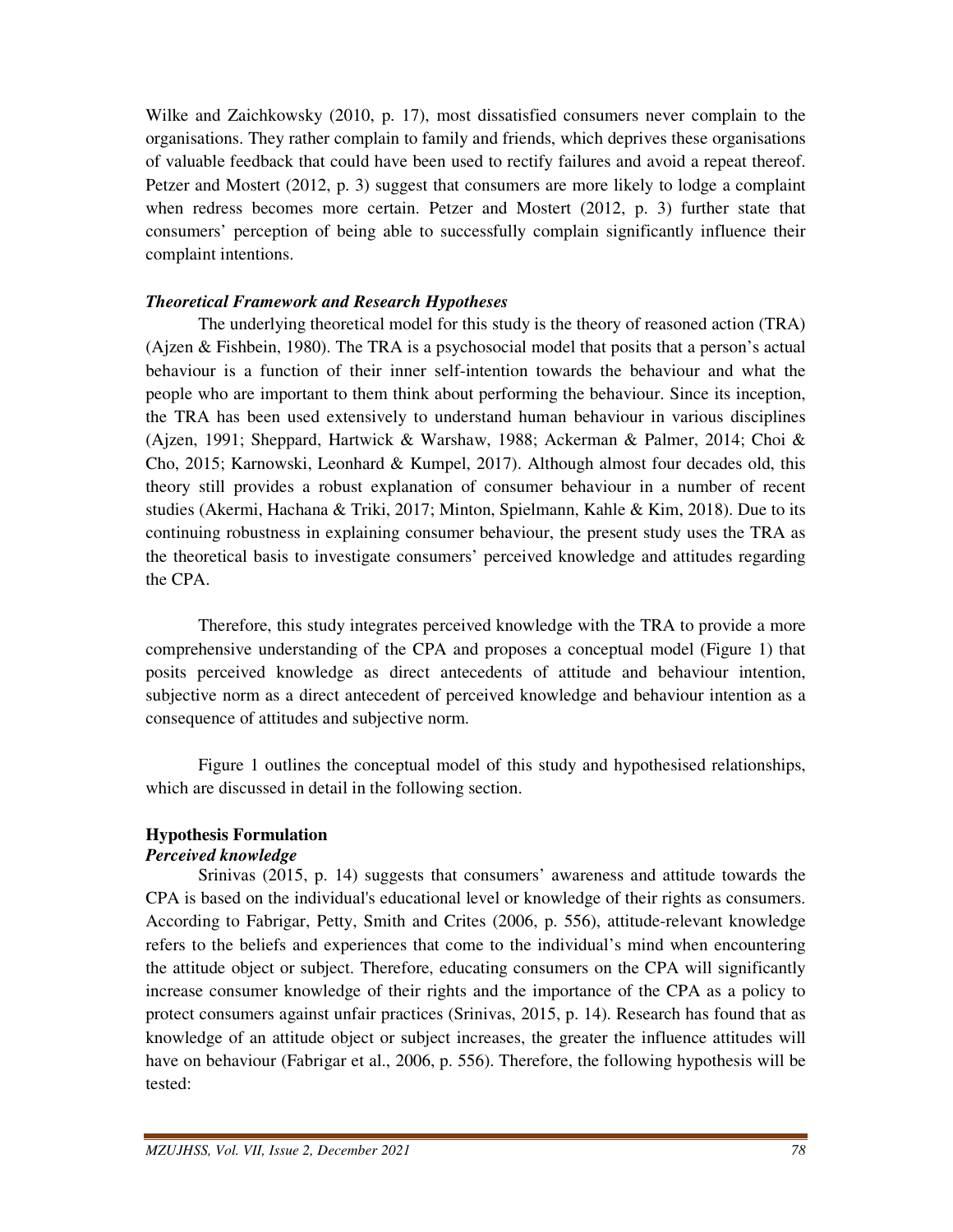

H1: Perceived knowledge of the CPA will have a significant and positive influence on consumers' attitudes towards the CPA.

H2: Perceived knowledge of the CPA will have a significant and positive influence on a consumers' intention to enforce their rights under the CPA.

#### *Attitudes and Behaviour Intention*

 Attitude is one of the most important constructs of the TRA model. Ackerman and Palmer (2014, p. 530) define attitude as a person's evaluation of an outcome, which can be positive (valuable) or negative (worthless), that is stored in the individual's memory. In the context of the CPA, a person may have a favourable disposition towards understanding and enforcing their rights, but not act as expected to enforce their rights. Past literature indicates that attitudes exercise a significant influence on an individual's intention to perform a particular behaviour (Ajzen, 1991; Jacobs, Petersen, Horisch & Battenfeld, 2017; Wiederhold & Martinez, 2018). Therefore, the following hypothesis is proposed:

H4: Consumers' attitudes towards the CPA will have a significant and positive influence on their intention to enforce their rights under the CPA.

#### *Subjective Norm and Behaviour Intention*

 The TRA suggests that, if consumers have a positive attitude towards the CPA and their circle of influence consider it to be important, they are more likely to engage in activities aimed at enforcing their rights as consumers (Russel & Fielding, 2010, p. 12). Subjective norm is the perceived expectation that others have towards a behaviour, exerting social pressures on individuals to comply (Altawallbeh, 2015:45). Therefore, the individual's subjective norm towards the CPA can be a key factor towards their intention to enforcing their rights under the Act. The following hypothesis is proposed:

H3: Subjective norms regarding the CPA will have a significant and positive influence on a consumers' perceived knowledge to enforce their rights under the CPA.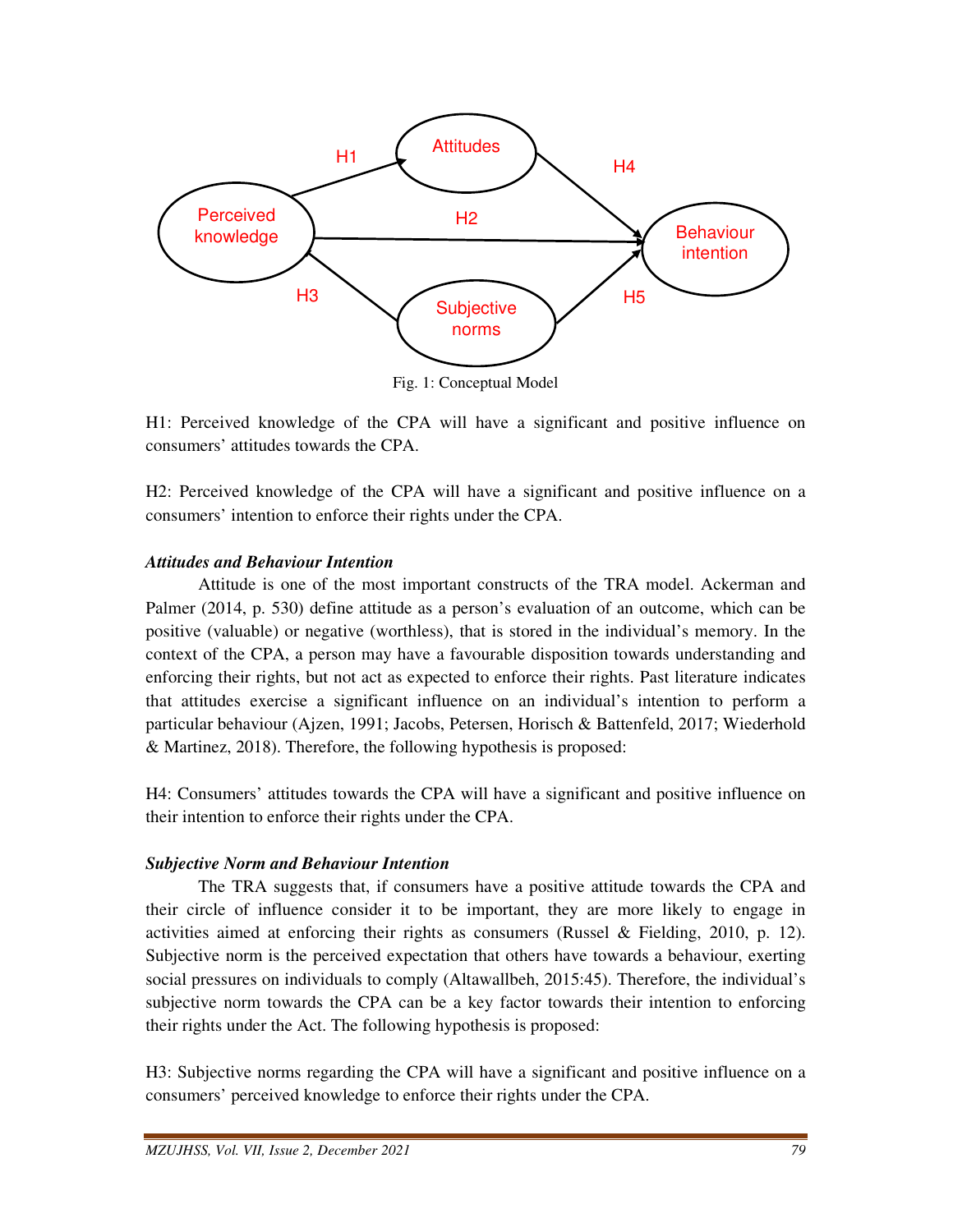H5: Subjective norms regarding the CPA will have a significant and positive influence on a consumers' intention to enforce their rights under the CPA.

#### **Research Methodology**

#### *Research Design and Sampling Method*

 A quantitative, descriptive, cross-sectional research design was followed in order to test the above hypothesis and investigate the research question. The target population of this research included consumers above the age of 18, in Gauteng, South Africa. In sampling the population, this paper utilised a convenience sampling method and non-probability in nature.

## *Research Instrument and Data Collection Methods*

 A self-administered questionnaire was designed to understand the knowledge and perceptions that consumers have regarding the CPA. A cover page was provided to respondents to highlight the key ethical issues that related to the study including the purposes of the study, the right to participate and non-participation at any given time, and the full disclosure of the researcher's contact details. This cover page also indicated that the respondent's anonymity and confidentiality were of great importance. It further illustrated the ethical clearance number which optioned from the School of Consumer Intelligence and Information Systems (SCiiS) ethics committee.

 The research instrument is further divided into two broad sections, namely Section A and Section. Section A dealt with demographic and background information relating to the respondent (see Table 1) and Section B highlighted the different questions which related to the perceptions and knowledge of the CPA. Section B was in a form of 5-point Likert scale that varied from strongly agree (representing 1) to strongly disagree (presenting 5).

 The structured self-administered questionnaire measured the following constructs, which are included in the conceptual model: perceived knowledge (3 items), attitude towards CPA (3 items), subjective norms (3 items) and behavioural intention (3 items). See Table 1 for the different items that relate to these constructs.

| Construct | Item           | <b>Items</b>                                       | Mean | Standard |
|-----------|----------------|----------------------------------------------------|------|----------|
| Perceived | PK1            | I consider myself to be knowledgeable about        | 3.68 | 1.108    |
| knowledge |                | my rights as a consumer.                           |      |          |
|           | PK2            | I consider myself to be knowledgeable about 3.75   |      | 1.076    |
|           |                | my right to protection against discriminatory      |      |          |
|           |                | marketing practices.                               |      |          |
|           | PK3            | I consider myself to knowledgeable about my        | 3.84 | 1.162    |
|           |                | right to privacy as a consumer.                    |      |          |
| Attitudes | A1             | I think that most retailers operate on the         | 3.32 | 1.249    |
| towards   |                | philosophy that "the consumer is always right".    |      |          |
| the CPA   | A <sub>2</sub> | With the introduction of the CPA, I think $ 3.37 $ |      | 1.126    |
|           |                | retailers seem to take consumers' complaints       |      |          |

Table 1: Items of study-related constructs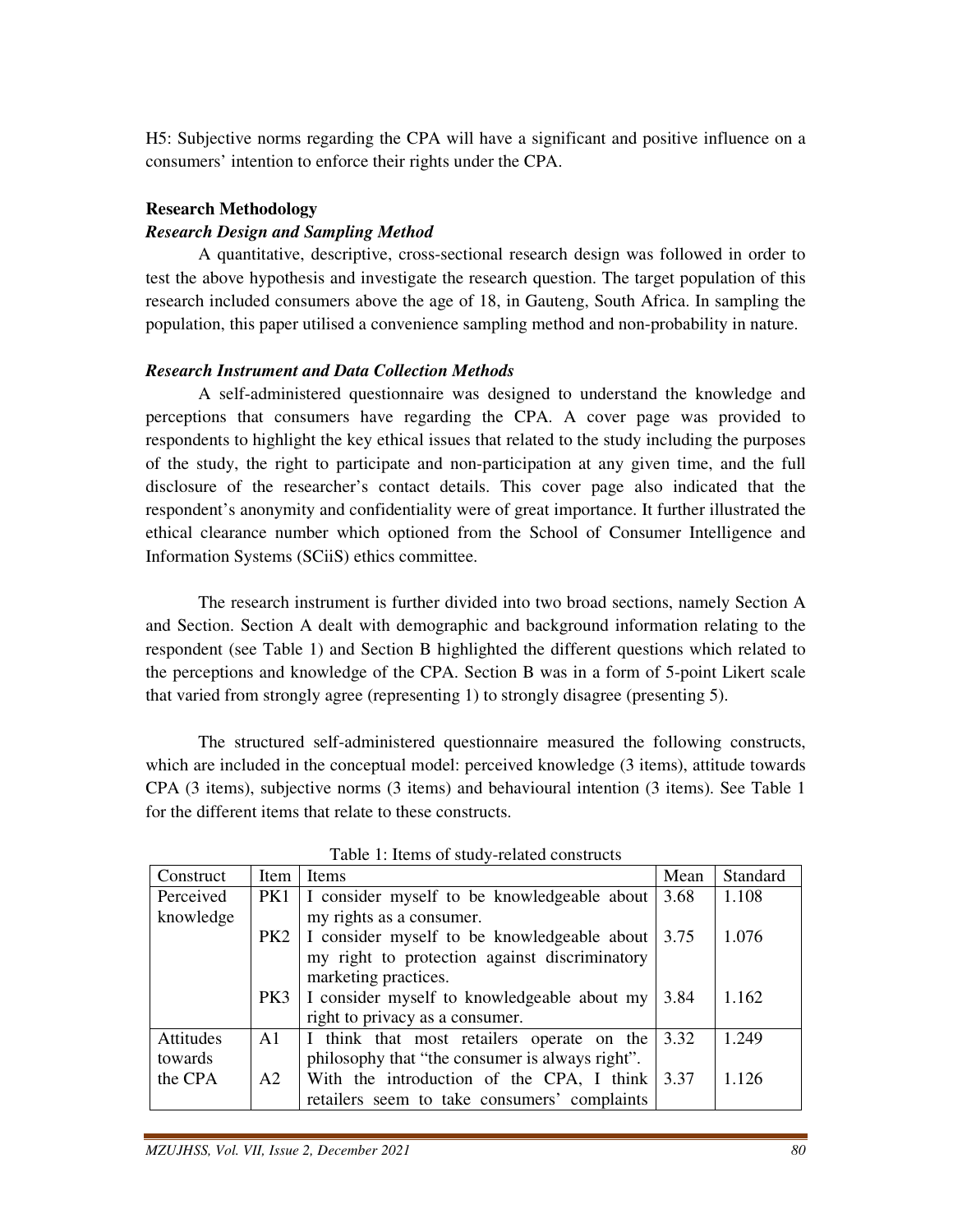|             |                 | now more seriously than they did in the past.        |      |       |
|-------------|-----------------|------------------------------------------------------|------|-------|
|             | A <sub>3</sub>  | think retailers seldom neglect their<br>$\mathbf{I}$ | 3.14 | 1.151 |
|             |                 | responsibilities to the consumer.                    |      |       |
| Subjective  | SN <sub>1</sub> | Most people, who are important to me, believe        | 3.66 | 1.007 |
| norms       |                 | that the CPA is an important piece of legislation    |      |       |
|             |                 | that protects the consumers.                         |      |       |
|             | SN2             | The people I listen to could influence me to         | 3.64 | 1.009 |
|             |                 | lodge a complaint with the retailer, should I be     |      |       |
|             |                 | dissatisfied with the product or service             |      |       |
|             |                 | rendered.                                            |      |       |
|             | SN3             | My close friends and family members believe it       | 3.89 | 0.989 |
|             |                 | is a good idea for me to be knowledgeable about      |      |       |
|             |                 | my rights as a consumer.                             |      |       |
| Behavioural | BI1             | I intend to lodge a formal complaint in order to     | 3.82 | 1.082 |
| intention   |                 | protect my rights as a consumer.                     |      |       |
|             | BI2             | I am willing to escalate my complaint to the         | 3.82 | 1.077 |
|             |                 | industry ombudsman, should the retailer fail to      |      |       |
|             |                 | address it to my satisfaction.                       |      |       |
|             | B <sub>I3</sub> | I will make an effort to see to it that my           | 3.95 | 1.113 |
|             |                 | complaint is resolved to my satisfaction.            |      |       |

## *Pilot Study and Sample Distribution*

 A pilot test was conducted on 18 respondents of the target population with the aim of identifying any potential errors that might affect the validity and reliability of the research instrument. Out of total number of questionnaires that were distributed, only 200 questionnaires were completed and were useful for data analysis. Hair et al. (2010) argued that a sample of 200 and above is suitable to test any conceptual model.

Of the 200 respondents, the gender split for this study was  $56\%$  females and  $44\%$ males. The majority of respondents were aged between 21-35 years, representing 60.5% of the sample. The second largest group was 36-49 years, which constituted 23.5% of the sample, followed by 50+ years, representing 12% and 18-20 years, representing 4%. When analysing the racial breakdown, 46.5% of respondents were black, thus representing the majority of the sample. This was followed by white respondents at 28%, coloured at 14% and Indian and Asian at 11, 5%. With regard to the level of education and economic status, the majority of respondents held a post-matric certificate or diploma (41.5%). The second largest group was a bachelor's degree (34%). The majority of respondents (54.5%) indicated their economic status as average.

## **Data Analysis and Discussion**

 The completion of the data collection and data coding process triggered a process that initiated analysing the data using the Statistical Package for Social Sciences (SPSS) version 26 and Smart PLS software for purposes of developing the measurement model and the structural models thereof. Ringle, Wende and Will (2005) state that the Smart PLS is a useful tool in order to use the structural equation modelling (SEM) technique, which this study utilised. As indicative of different studies, the SPSS tool was used to provide descriptive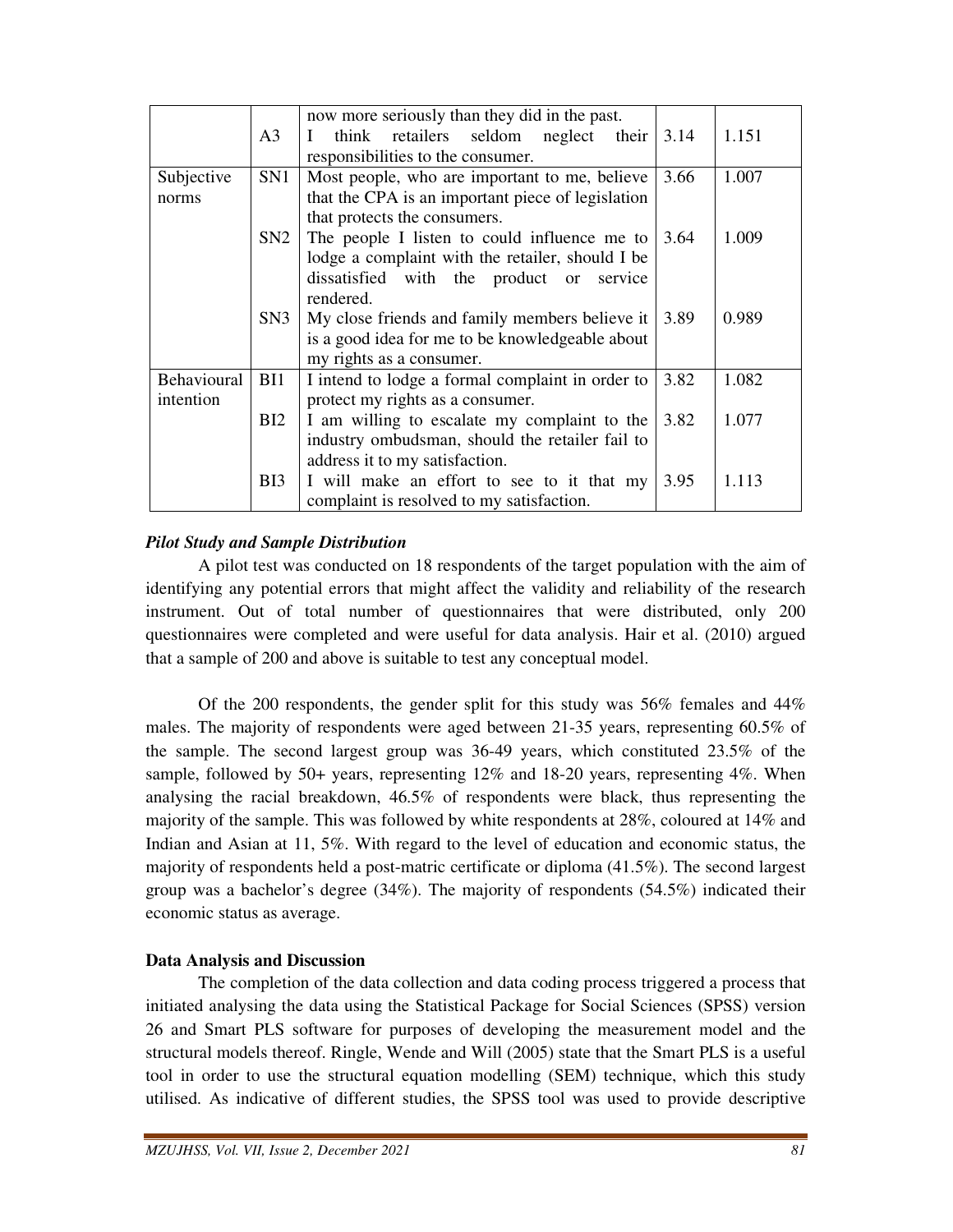statistics, including a demographic profile of the study's respondents. In addition, the Smart PLS tool was used to test the robustness of the conceptual model and the hypothesis of this study. The key reasons for using the Smart PLS tool are that it is a regression-based approach and its ability to study multiple constructs with a number of indicators (Chinomona  $\&$ Surujal, 2012). Furthermore, the Smart PLS tool is able to analyse multifaceted causal models. This ability to analyse complex models is supported by experts in Social Science research, namely Hair, Hult, Ringle and Sarstedt (2017), who consider Smart PLS as useful in this function. Another reason for the use of Smart PLS is its ability to accommodate a relatively small to medium sample population. For this reason, it is well suited for this study, because the sample of this study is 200 participants.

 The Smart PLS software has been widely used by different studies both in South Africa and across the globe to understand different research questions including the following South African studies (Maziriri & Madinga, 2018; Hove-Sibanda, Sibanda & Pooe, 2017; Mbango, Mmatli & Buchenrieder, 2019) and international studies (Lestari, 2019; Dehghani & Kim, 2019; Ting, Thaichon, Chuah & Tan, 2019). The Smart PLS-SEM technique carries analysis in two stages that include the measurement model stage and the structural model stage.

#### *Measurement Model*

 According to Hair et al. (2017, p. 192), before starting with the structural model results, an analysis of collinearity among the structural model latent variables should be performed. To determine the presence of multicollinearity, the variance inflation factors (VIF) were assessed. The VIF values were found to be less than 1.20 and ranged from 1.00 to 1.157 and were lower that the cut-off points of > 5 (Hair et al., 2017). Table 2 presents the VIF values, which are all lower than 5, showing that collinearity is not a problem in the structural model.

| $\frac{1}{2}$ . Commeant, and hosts       | $\frac{1}{2}$ |                           |      |
|-------------------------------------------|---------------|---------------------------|------|
|                                           | Attitude      | Intention to Knowledge    |      |
|                                           | towards       | enforce rights of the CPA |      |
|                                           | the CPA       | under the CPA             |      |
| Attitude towards the CPA                  |               | 1.062                     |      |
| Intention to enforce rights under the CPA |               |                           |      |
| Knowledge of the CPA                      | 1.00          | 1.157                     |      |
| Subjective norm                           |               | 1.18                      | 1.00 |

Table 2: Collinearity diagnosis - Variance inflation factors (VIF)

 The measurement model analysis displays outcomes of the measurement assessment. As presented in Table 3, there is a clear indication of the composite reliability (CR) values above the threshold level of 0.7 with the closest being subjective norms CR of 0.843. This benchmark is 0.7 on the CR is suggested by Nunnally (1978). In addition, the average variance extracted (AVE) values demonstrated that the measure model had convergent validity as scores were above the accepted norm of 0.5, as put forward by Fornell and Larcker (1981). In addition, the Cronbach alpha scores for each construct were above the benchmark of 0.7, averaging between 0.722 and 0.950. These scores are clear above the recommended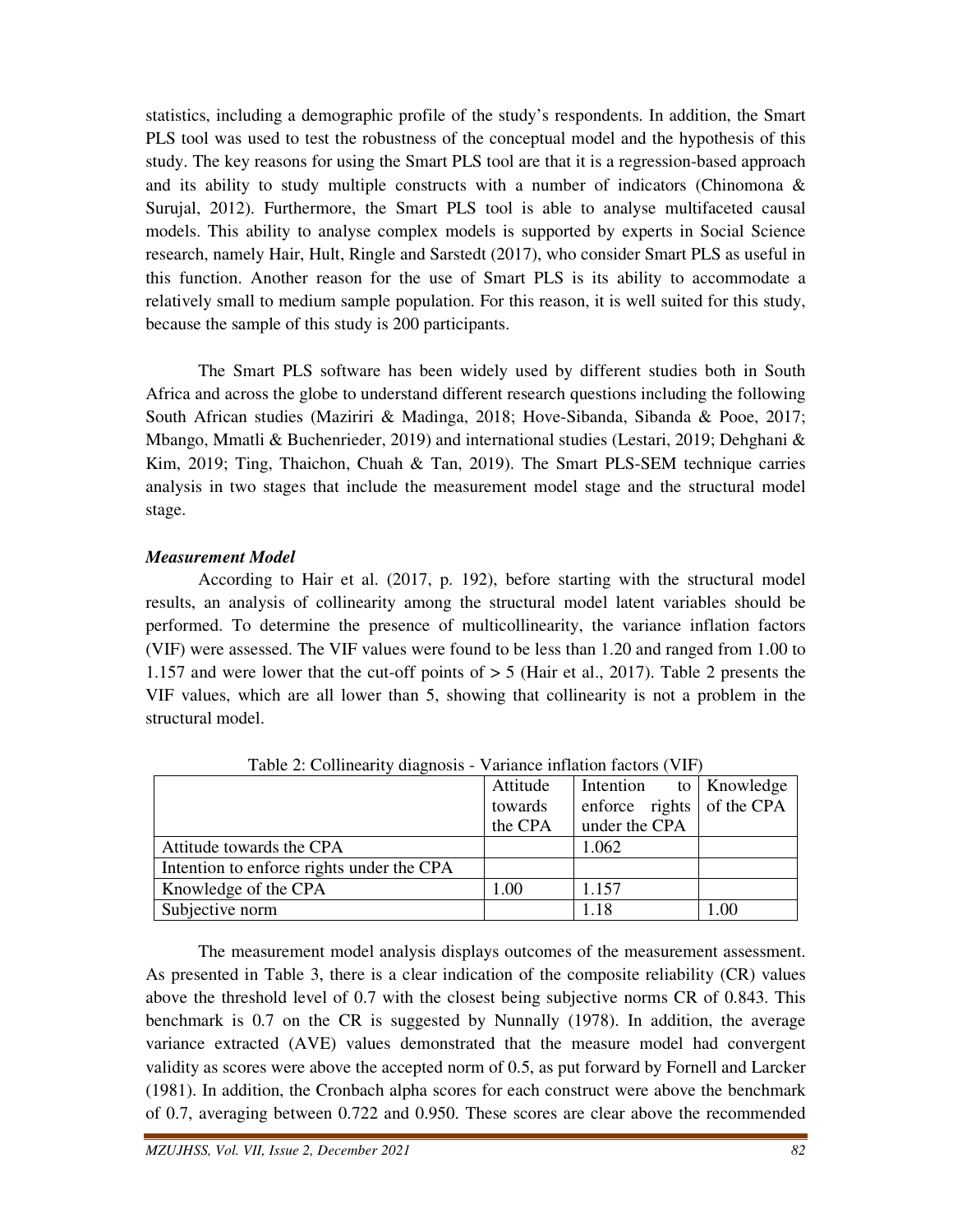minimum as suggested by authors, Nunnally and Bernstein (1994). This means that all the constructs achieved the minimum internal and scale reliability. From the different measure scores, the researchers can conclude that the measurement instrument of this study is valid and reliable.

| raone of micabarement moder and foll      |            |             |           |  |  |  |
|-------------------------------------------|------------|-------------|-----------|--|--|--|
|                                           | Cronbach's | Composite   | Average   |  |  |  |
|                                           | alpha      | reliability | variance  |  |  |  |
|                                           |            |             | extracted |  |  |  |
|                                           |            |             | (AVE)     |  |  |  |
| Attitude towards the CPA                  | 0.932      | 0.957       | 0.881     |  |  |  |
| Intention to enforce rights under the CPA | 0.876      | 0.924       | 0.802     |  |  |  |
| Knowledge of the CPA                      | 0.950      | 0.957       | 0.690     |  |  |  |
| Subjective norm                           | 0.722      | 0.843       | 0.642     |  |  |  |

Table 3: Measurement model analysis

 Furthermore, the researchers analysed the measurement model for discriminant validity using the Fornell and Larcker criterion and Table 4 below, which measures the discriminant validity. To achieve the discriminant validity all the values of the diagonal axis should be greater than the correlation values of constructs below the diagonal line. In the Table 3, the values on the diagonal line far exceed those below the diagonal line, which means the discriminant validity has been achieved.

| Tuote ", Dhochmmunt", unture, "I officit und Lufench chiterion" |          |                     |                        |                   |  |  |  |
|-----------------------------------------------------------------|----------|---------------------|------------------------|-------------------|--|--|--|
|                                                                 | Attitude | Intention to Knowle |                        | <i>Subjective</i> |  |  |  |
|                                                                 | towards  | enforce             | of <sub>l</sub><br>dge | norm              |  |  |  |
|                                                                 | the CPA  | rights under        | the                    |                   |  |  |  |
|                                                                 |          | the CPA             | <b>CPA</b>             |                   |  |  |  |
| Attitude towards the CPA                                        | 0.939    |                     |                        |                   |  |  |  |
| Intention to enforce rights under the CPA                       | 0.177    | 0.895               |                        |                   |  |  |  |
| Knowledge of the CPA                                            | 0.171    | 0.397               | 0.831                  |                   |  |  |  |
| Subjective norm                                                 | 0.219    | 0.556               | 0.355                  | 0.801             |  |  |  |
|                                                                 |          |                     |                        |                   |  |  |  |

Table 4: Discriminant validity (Fornell and Larcker criterion)

*Bold diagonal values are square root of AVES.* 

## *Structural Model*

 On completion of the first stage of the two-way technique, step two of the PLS-SEM deals with the inner model or the structural model. The inner model primarily tests the hypothesis of the model. It is important to note that this test seeks to understand the significance of the different direct and indirect relationships, which are inherent in the inner model, and further to measure the level of effect of variables, namely endogenous and exogenous variables. The case study serves to investigate the effect of attitude towards the CPA, knowledge of the CPA and subjective norms on the intention to enforce rights under the CPA required a hypothesis test. The inner model test was performed using Smart PLS 3.0 software, whereby a t-statistics test was completed using a partial least square (PLS) analysis model.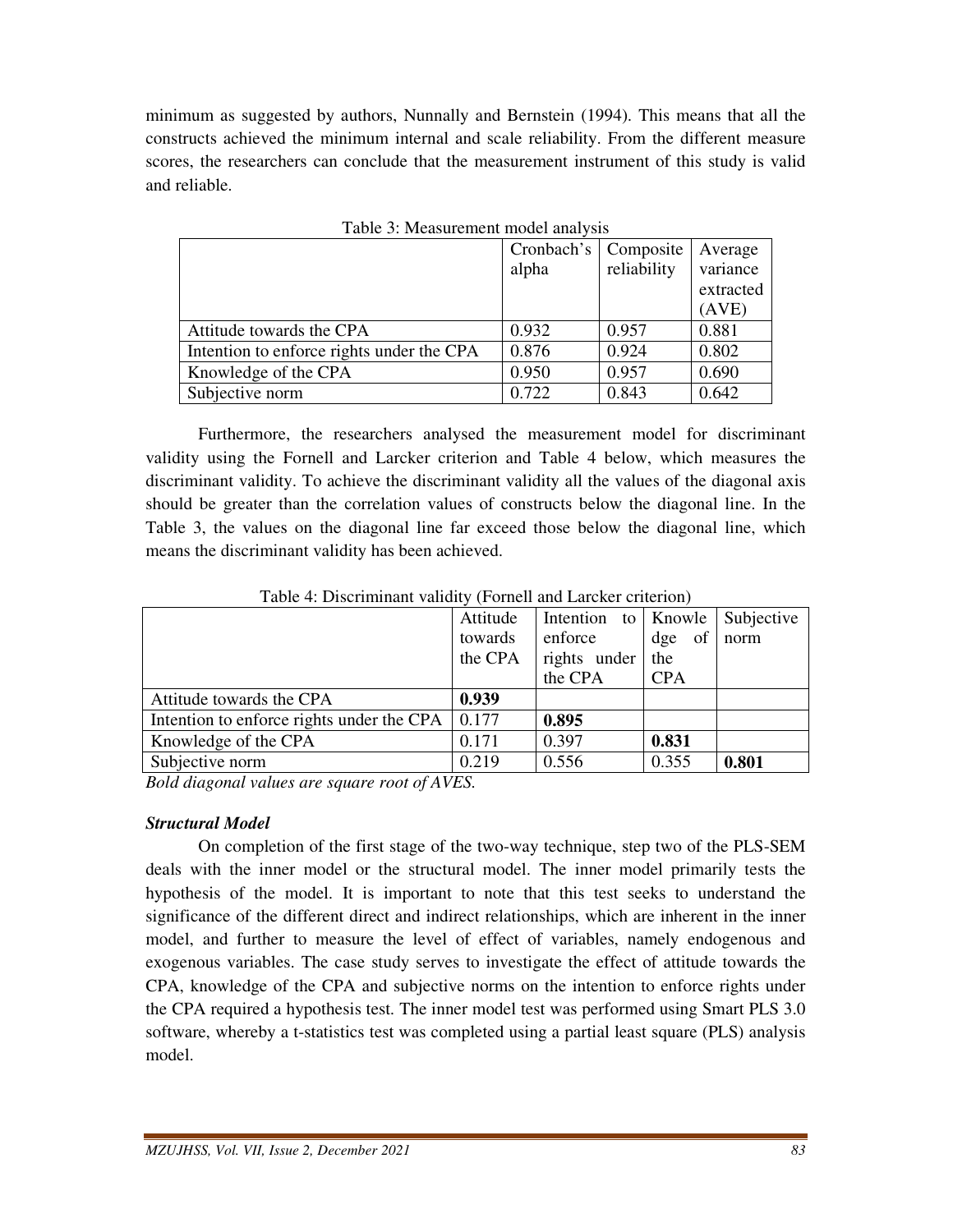The results from Figure 2: Structural model analysis and Table 5: Hypothesis model testing found support for four of the five hypotheses of this study. As illustrated in Table 5, only the H4 was not supported, which is the relationship between attitude towards the CPA and the intention to enforce rights under the CPA. Although the relationship between attitude towards the CPA and the intention to enforce rights under the CPA is positive, with a standard co-efficient of 0.036, it is not significant for this study. This is not in agreement with a number of studies which found the relationship between the attitude towards behaviour and intention to behaviour has a positive and significant relationship (Ajzen, 1991; Jacobs et al., 2017; Wiederhold & Martinez, 2018).

Otherwise, the following relationships were supported:

 H1 postulated a positive and significant relationship between knowledge of the CPA and attitude towards the CPA. This means that knowledge of the CPA will directly influence the attitude one has of the CPA. This is in line with the notion proposed by Srinivas (2015, p. 14), who argued an individual's attitude on the CPA is as a result of their knowledge of their rights. The strength of the relationship, as illustrated by the standard co-efficient, is 0.171 and is the lowest in the significant relationship, which is supported in this study.

 H2 posited a positive and significant relationship between knowledge of the CPA and intention to enforce rights under the CPA. The standard co-efficient of this relationship is 0.224, as shown in Table 3 and Figure 2. This result is supported in literature with studies by Ahmad and Nordin (2014) and Pieniak, Aertsens and Verbeke (2010) showing knowledge as a determinant of behavioural intention. H3 showed a positive and significant relationship between subjective norms and knowledge of the CPA. This could mean that close relatives and important people in an individual's life play a critical role in elevating one's knowledge of the CPA. Lastly, H5, which relates to subjective norms and behavioural intention shows a significant and positive relationship intention to enforce rights under the CPA. Furthermore, the relationship between subjective norms carried the highest standard co-efficient (0.468) among the hypotheses tested for this study. This clearly indicates that subjective norms have a strong influence in consumers' understanding and willingness to enforce the legislation. Additionally, this relationship is supported in literature, which shows that for various behaviours subjective norms have a positive and significant relationship with behavioural intention (Ajzen, 1991; Bagheri, Bondori, Allahyari & Damalas, 2019).

| $10000$ $\sigma$ . $11$ , pothes to $\sigma$ $\sigma$ $\sigma$ $\sigma$ $\sigma$ $\sigma$ |                |             |           |             |        |       |           |
|-------------------------------------------------------------------------------------------|----------------|-------------|-----------|-------------|--------|-------|-----------|
|                                                                                           |                | Path        | Standard  | T           |        |       | Rejected/ |
|                                                                                           |                | coefficient | deviation | <b>Stat</b> | Values |       | supported |
| Knowledge of the CPA $\rightarrow$ Attitude                                               | H1             | 0.171       | 0.052     | 3.273       | 0.001  | 0.030 | supported |
| towards the CPA                                                                           |                |             |           |             |        |       |           |
| Knowledge of the CPA $\rightarrow$ Intention to                                           | H2             | 0.224       | 0.062     | 3.624       | 0.000  | 0.067 | supported |
| enforce rights under the CPA                                                              |                |             |           |             |        |       |           |
| Subjective norm $\rightarrow$ Knowledge of the                                            | H <sub>3</sub> | 0.355       | 0.060     | 5.878       | 0.000  | 0.145 | supported |
| <b>CPA</b>                                                                                |                |             |           |             |        |       |           |
| Attitude towards the CPA $\rightarrow$ Intention                                          | H4             | 0.036       | 0.048     | 0.752       | 0.452  | 0.002 | rejected  |
| to enforce rights under the CPA                                                           |                |             |           |             |        |       |           |
| Subjective norm $\rightarrow$<br>Intention<br>to                                          | H <sub>5</sub> | 0.468       | 0.060     | 7.860       | 0.000  | 0.288 | supported |
| enforce rights under the CPA                                                              |                |             |           |             |        |       |           |
|                                                                                           |                |             |           |             |        |       |           |

Table 5: Hypothesis testing results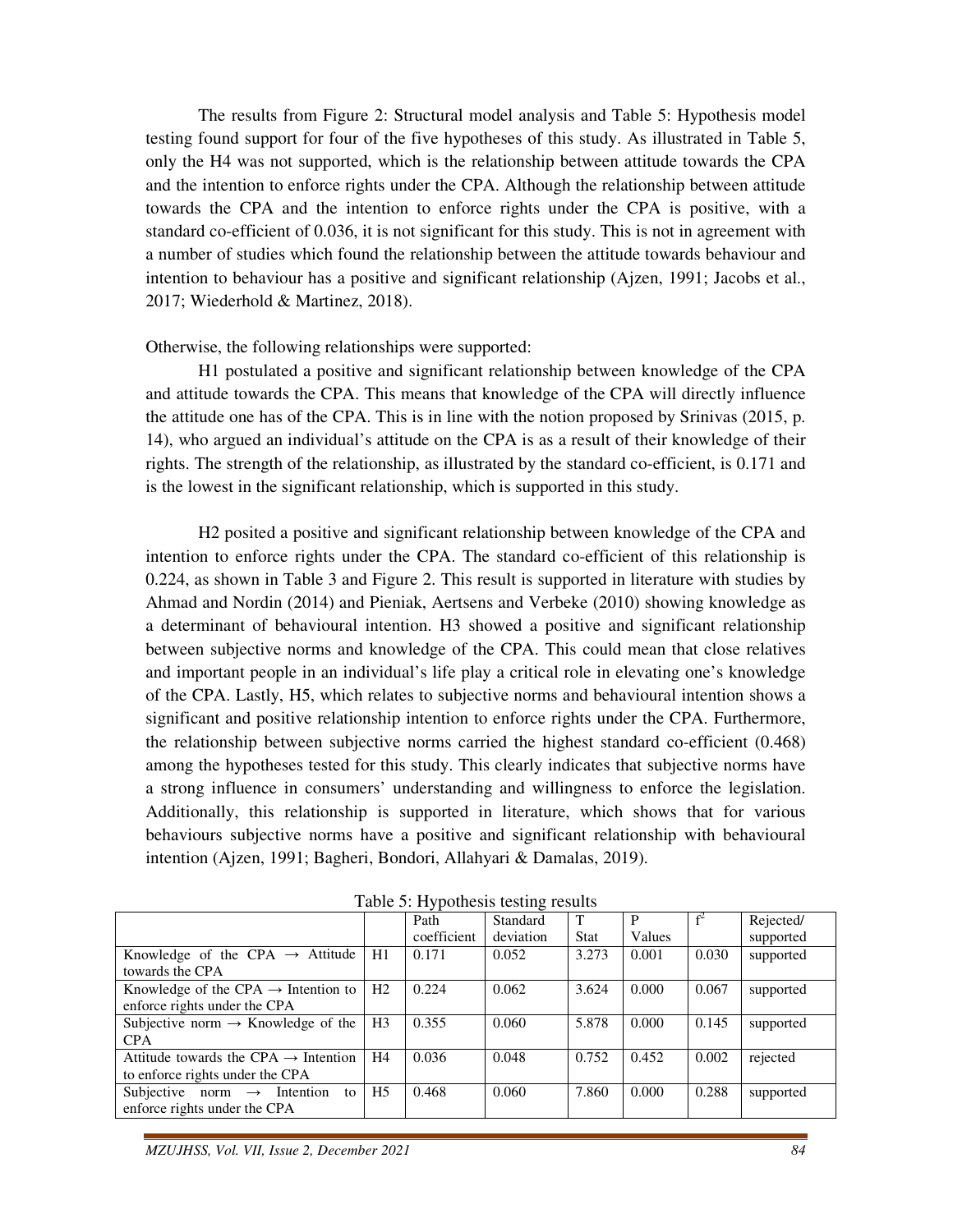

#### **Managerial and Theoretical Implications**

 The aim of this study was to investigate the influence of customers' level of knowledge, attitudes and subjective norms regarding the CPA. Furthermore, it served as a test of the intention of consumers to enforce their rights. For theoretical grounding and conceptual model development, this study used the theory of planned behaviour (TPB). The conceptual model consisted of five hypotheses that were developed and tested. This study endeavoured to examine relationships found in the influential TPB and in a developing context, Africa, which is often under-researched. A standard expectation in research studies is that the findings should provide insightful and useful managerial and theoretical implications for both practitioners and academics. In so far as the theoretical contribution of this study is concerned, it endeavours to make a significant contribution to consumer policy literature through methodically researching the influence on the antecedents of behaviour, as posited in the TPB and the impact on perceived knowledge on behavioural intention among South Africa's consumers. Largely, the results provide significant support that perceived knowledge and subjective norms are determinants of intention to enforce consumers' rights, as highlighted in the CPA in the South African context.

 From a managerial perspective, the research findings of this study show that attitude towards the CPA does not have a significant influence in a consumer's intention to enforce their rights, as outlined in the legislation. This lack of attitude from consumers towards the enforcement of CPA legislation should be concerning to the government, as attitude plays a critical role in the adoption of different behaviours. Governments need to ensure that they deliver strategies to arouse attitude among consumers and advertisements would achieve this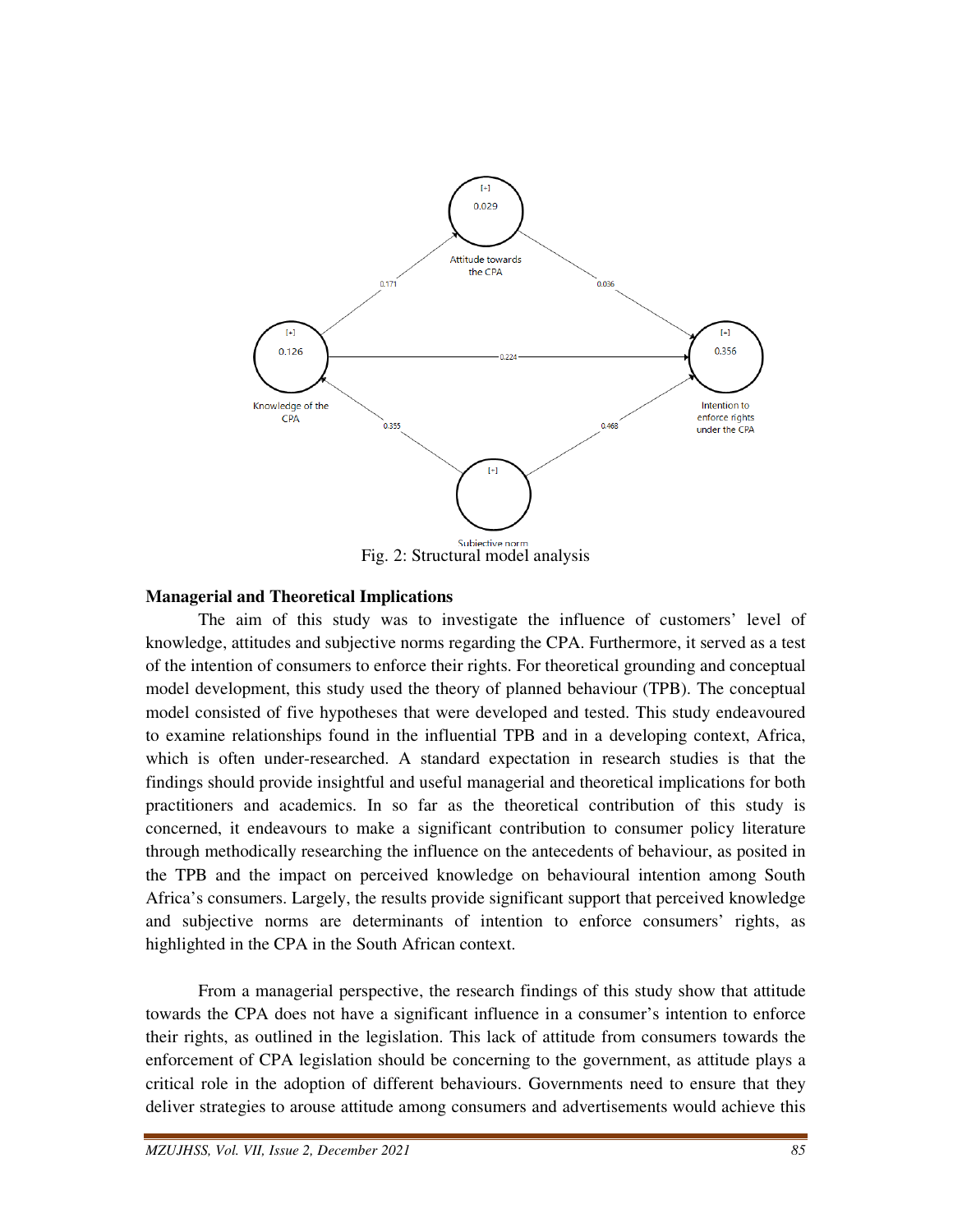objective. Retailers also have a part to play, as consumers exhibit negative attitudes towards standard retailing philosophies such as "the customer is always right". Retailers need to reaffirm this type of attitude among their consumers, so that consumers can feel protected and develop trust in their retailers.

 Interesting findings that can assist in the formulation of strategies around the effectiveness of the CPA, are the positive and significant relationships that subjective norms have with the intention to enforce their rights. Government, as custodian of CPA legislation, must recognise the role that close relatives and friends play in influencing consumers, and this should translate into effective marketing and communication strategies. These strategies should intentionally highlight the role that close relatives and friends play in encouraging consumers to be knowledgeable and gain more knowledge on the CPA, the importance of CPA legislation and how to lodge a complaint.

#### **Limitations and Future Research**

 As depicted above, this study's findings are useful, but there are limitations that this research needs to highlight. A key limitation to be considered is the sample size, which is satisfactory, but caution needs to apply in the process of generalising the findings. This can be strengthened by increasing the number of participants and including respondents from other geographic areas. The sampling method used, namely the non-probability sampling technique for deciding on the appropriate respondents and the fact that this study's delineation is limited to Gauteng, South Africa must be considered a limitation. However, it also provides an opportunity for future studies, using a different sampling method such as stratified random sampling from probability sampling techniques. In addition, strata can include respondents from other provinces and/or other countries. These future studies could enable more generalisability and accounting for the differences that might arise in the findings. In conclusion, these proposed future possibilities as stated in this study could prove to make an immeasurable contribution to consumer protection related legislation literature in Africa, and developing countries in general.

#### **Conclusion**

 Although this research produces even more questions, it nevertheless provides valuable insight into consumers' attitudes, perceived knowledge and subjective norms regarding the CPA. The need to protect consumers is paramount as retailers sometimes act in the interest of shareholders, profit-interest and tend to disregard or not pay attention to consumers' interests. This research affords policy makers and retailers empirical examples confirming a lack of trust by consumers in the ability of retailers to protect them and what should be done to improve this perception.

\*\*\*\*\*\*\*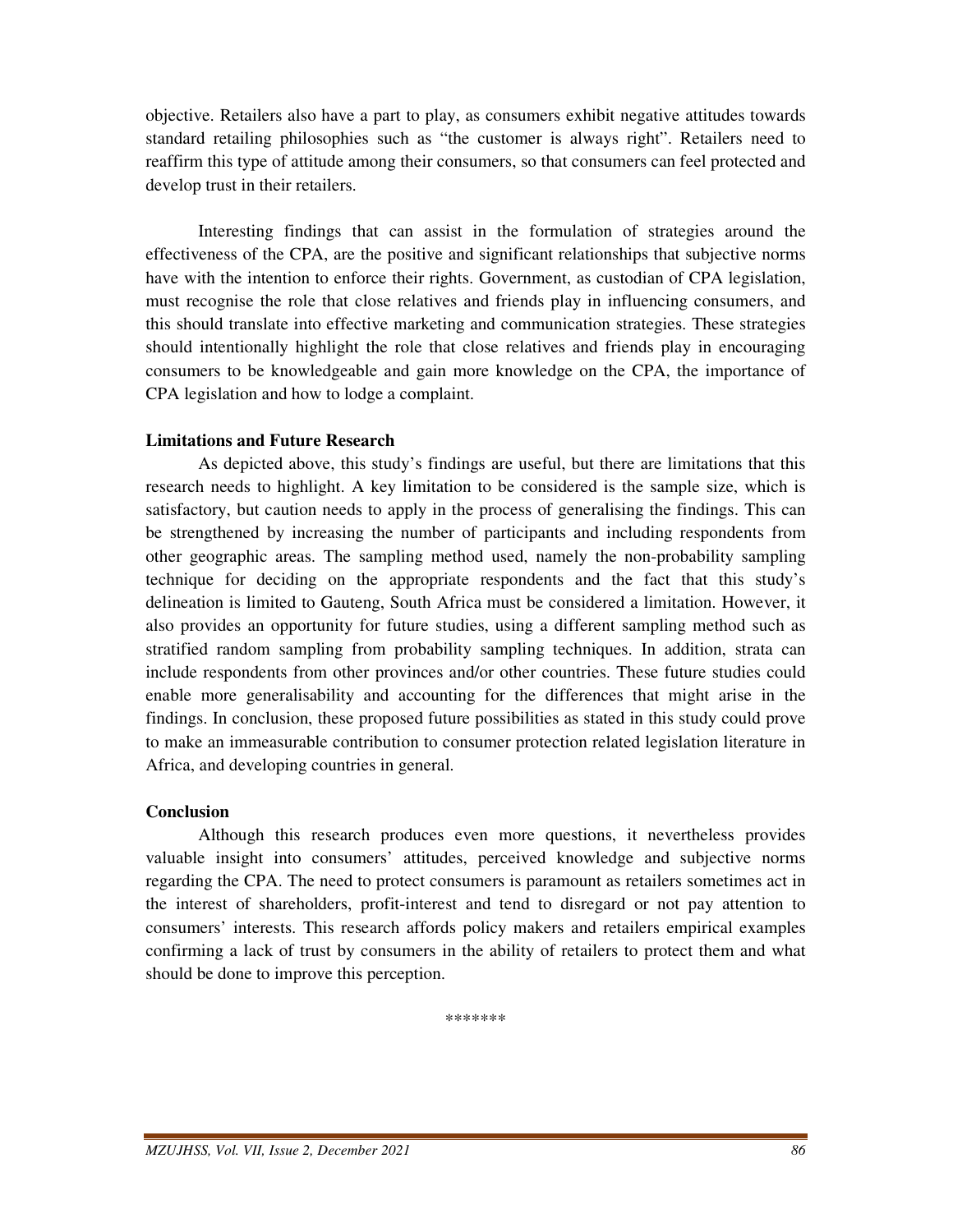#### **References**

- Ackerman, C. and Palmer, A.(2014). The contribution of implicit cognition to the Theory of Reasoned Action Model: a study of food preferences. Journal of Marketing Management, 30(5-6): 529-550.
- Ajzen, I., & Fishbein, M. (1980). *Understanding attitudes and predicting social behaviour*. Englewood Cliffs, NJ: Prentice Hall.
- Ajzen, I. (1991). The theory of planned behavior. *Organizational behavior and human decision processes*, *50*(2), pp.179-211.
- Altawallbeh, M., Thiam, W., Alshourah, S. and Fong, S. (2015). The role of age and gender in the relationship between (attitude, subjective norm and perceived behavioural control) and adoption of e-learning at Jordanian Universities. Journal of Education and Practice,  $6(15)$ : 44-54. Available at: https://files.eric.ed.gov/fulltext/EJ1079974.pdf
- Barnard, J. (2015). Consumer rights of the elderly as vulnerable consumers in South Africa: some comparative aspects of the Consumer Protection Act 68 of 2008. International Journal of Consumer Studies, 39(3): 223-22.
- Brookins, M. (2018). Why is consumer education important? Bizfluent. Available at: https://bizfluent.com/about-6163167-consumer-education-important-.html
- Chirwa, N. (2012). Compliance with the Consumer Protection Act in South Africa: Acase study of retail companies. Masters. University of Zululand: 2-47.
- Donoghue, S., van Oordt, C. and Strydom, N. (2015). Consumers' subjective and objective consumerism knowledge and subsequent complaint behaviour concerning consumer electronics: a South African perspective. International Journal of Consumer Studies, 40(4): 385-399. doi: 10.1111/ijcs.12259: 387
- Dutta, J. (2018). What is the Importance of consumer education? Preserve Articles. Available at: http://www.preservearticles.com/2011100814950/what-is-the importance-of-consumer-education.html.
- Fabrigar, L., Petty, R., Smith, S. and Crites, S. (2006). Understanding knowledge effects on attitude-behavior consistency: The role of relevance, complexity, and amount of knowledge. Journal of Personality and Social Psychology, 90(4):556-577.
- Gizaw, A. and Nguyen, T. (2014). Factors that influence consumer purchasing decisions of Private Label Food Products. School of Business, Society and Engineering.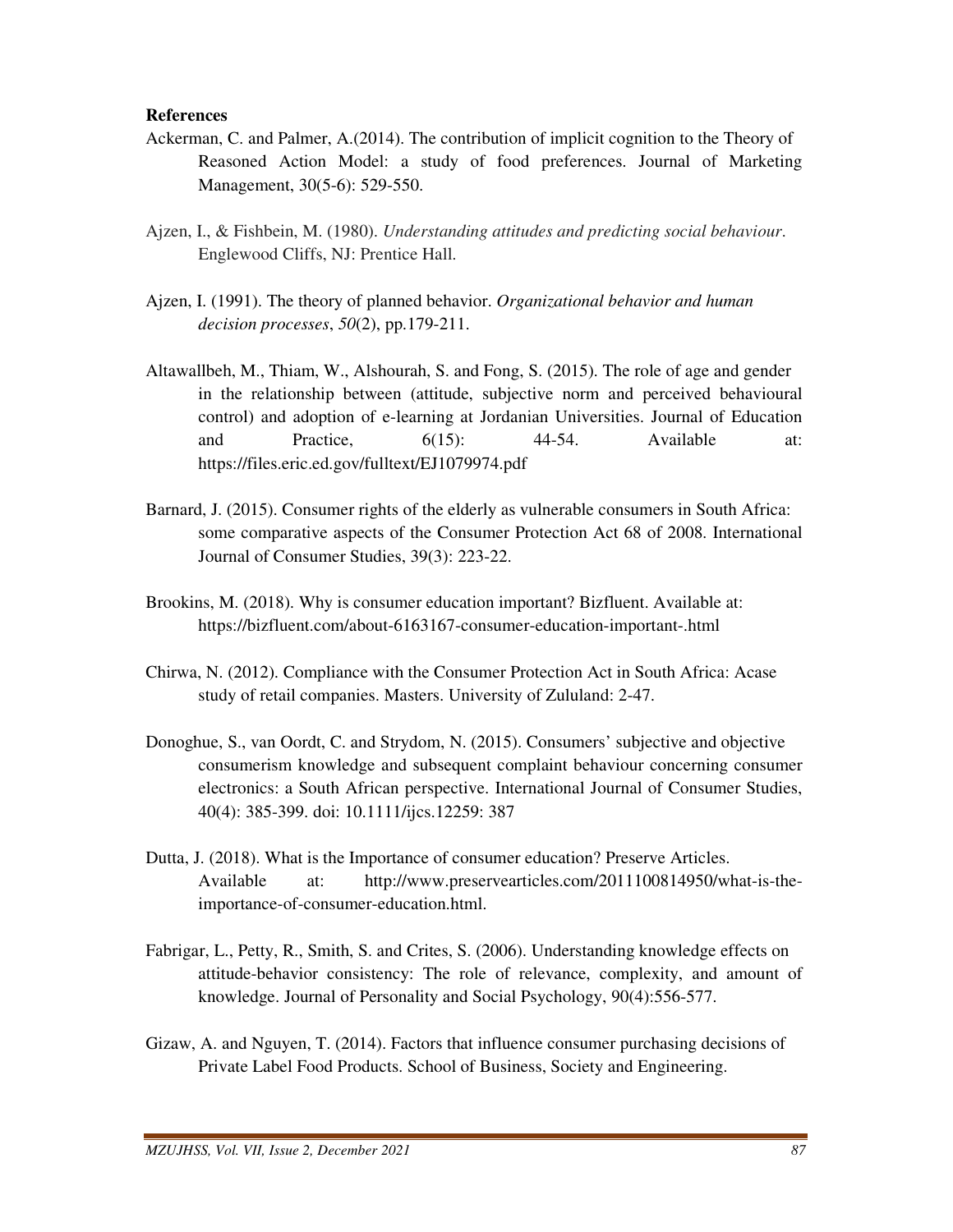- Hair, J. F., Black, W. C., Babin, B. J. & Anderson, R. E. (2010). Multivariate data analysis: A global perspective (7th ed.). New Jersey: Pearson Prentice Hall.
- Hair, J. F., Hult, G.T.M., Ringle, C.M., Sarstedt, M. and Thiele, K.O., 2017. Mirror, mirror on the wall: a comparative evaluation of composite-based structural equation modeling methods. *Journal of the academy of marketing science*, *45*(5), pp.616-632.
- Hansen, T. Wilke, R. & Zaichkowsky, J. (2010). Managing consumer complaints: differences and similarities among heterogeneous retailers. International Journal of Retail and Distribution Management, 38(1): 17.
- Jacobs, W., Stoop, P. and van Nieker K, R. (2010). Fundamental consumer rights under the Consumer Protection Act 68 of 2008: A critical overview and analysis, PER Journal, 13(3): 302.
- Jacobs, K., Petersen, L., Hörisch, J. and Battenfeld, D. (2017). Green thinking but thoughtless buying? An empirical extension of the value-attitude-behaviour hierarchy in sustainable clothing. Journal of Cleaner Production, 203: 1155-1169.
- Karnowski, V., Leonhard, L. and Kümpel, A. (2017). Why users share the news: A Theory of Reasoned Action-Based study on the antecedents of news-sharing behavior. Communication Research Reports, 35(2): 91-100.
- Mason, R.B. (2014). Consumer protection awareness in South Africa. [Online]. Available from: http://www.academia.edu/177084/Consumer\_Protection\_Awareness\_in\_South\_Africa.
- Petzer, D. J, Mostert, P.G. (2012). Attitude towards, and likelihood of, complaining in the banking, domestic airline and restaurant industries. Southern African Business Review, 16(2): 3-4
- Ross, E.L., Charles, A.M. and Annette, R.J. (2008), Consumer education and economics. 6th Edition. New York. McGraw Hill.
- Russell, S., Fielding, K., (2010). Water demand management research: a psychological perspective. Water. Resource. Res. 46: 1-12.
- Srinivas, A. (2015). Consumer awareness and attitudes towards environmental products. International Journal of Advanced Scientific Technologies, [online] 1(2), pp.13-14. Available at: http://www.ijastems.org/wp-content/uploads/2016/04/3.consumer awareness-and-attitude-towards-environmental-products.pdf
- Stats, SA. (2018). South African population. [online] Available at: http://cs2016.statssa.gov.za.